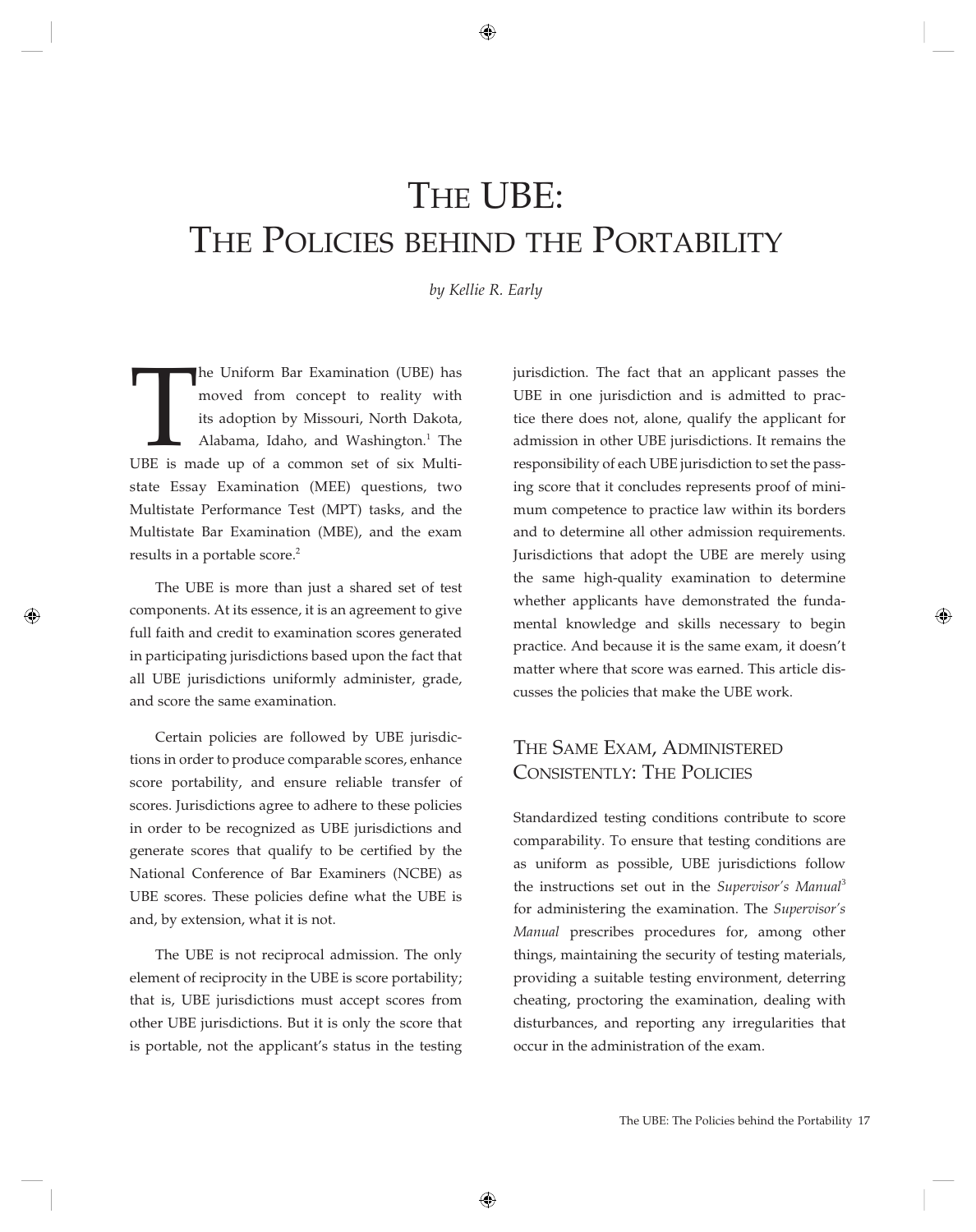In addition to the procedures provided in the *Supervisor's Manual*, which apply to all jurisdictions that use NCBE's tests, there are a couple of other procedures specific to administration of the UBE. First, UBE jurisdictions use a common set of six MEE questions, which are answered according to generally applicable principles of law rather than jurisdictionspecific law.<sup>4</sup> Second, UBE jurisdictions administer the two MPT tasks in one seamless three-hour test session rather than two 90-minute sessions.<sup>5</sup>

To earn UBE scores, applicants must sit for all portions of the examination in the same adminis-

tration and cannot rely upon banked or transferred writtencomponent or MBE scores from previous examinations taken in the testing jurisdiction or in other jurisdictions. Use of banked or transferred scores from prior examinations allows applicants to sit for only one day of the current examination, which is

not as demanding as having to prepare for and take all components in a single administration.<sup>6</sup> In order for scores to be comparable, applicants must sit for all components in the same administration to earn a UBE score. UBE jurisdictions may continue to allow applicants to use banked or transferred scores to gain admission locally, but such applicants do not earn portable scores.

UBE jurisdictions continue to make their own decisions about whether to grant testing accommodations under the ADA, and NCBE plays no role in such decisions. NCBE has sponsored development of a model form that all jurisdictions (UBE and non-UBE) may opt to have applicants use to request test accommodations. Use of the model form should lead

WHILE CALIBRATION WITHIN EACH jUrisDiction remains criticaL, it is not necessarY to caLiBrate graDers *across* UBe jUrisDictions BECAUSE THE MEE AND MPT SCORES are scaLeD to the mBe scores WITHIN EACH JURISDICTION.

to greater consistency in the information and documentation supplied by applicants and considered by jurisdictions in making ADA decisions.<sup>7</sup>

## THE SAME EXAM, GRADED CONSISTENTLY: THE POLICIES

The answers of applicants in each jurisdiction are graded within that jurisdiction using the general principles of law set out in the MEE and MPT grading materials prepared by NCBE. UBE graders must adhere to the grading rubrics set out in the grading materials so that the same weight is assigned by all

> UBE jurisdictions to the various issues tested by each question. UBE jurisdictions may continue to use whatever raw scale they wish in grading the MEE and MPT, because the raw scores are converted to the MBE scale.

> Further, UBE jurisdictions continue to calibrate their grad-

ers within the jurisdiction. Calibration is the process of developing coherent judgment in assigning points, using the standards set out in the grading materials, so that the rank-ordering of answers is done consistently over the entire course of grading, either by a single grader or, if more than one grader per question is used, by the multiple graders. While calibration within each jurisdiction remains critical, it is not necessary to calibrate graders *across* UBE jurisdictions because the MEE and MPT scores are scaled to the MBE scores within each jurisdiction.

NCBE provides educational opportunities for graders from all jurisdictions that use its tests. UBE jurisdictions, particularly those that have not previously used the MEE and/or MPT, are encouraged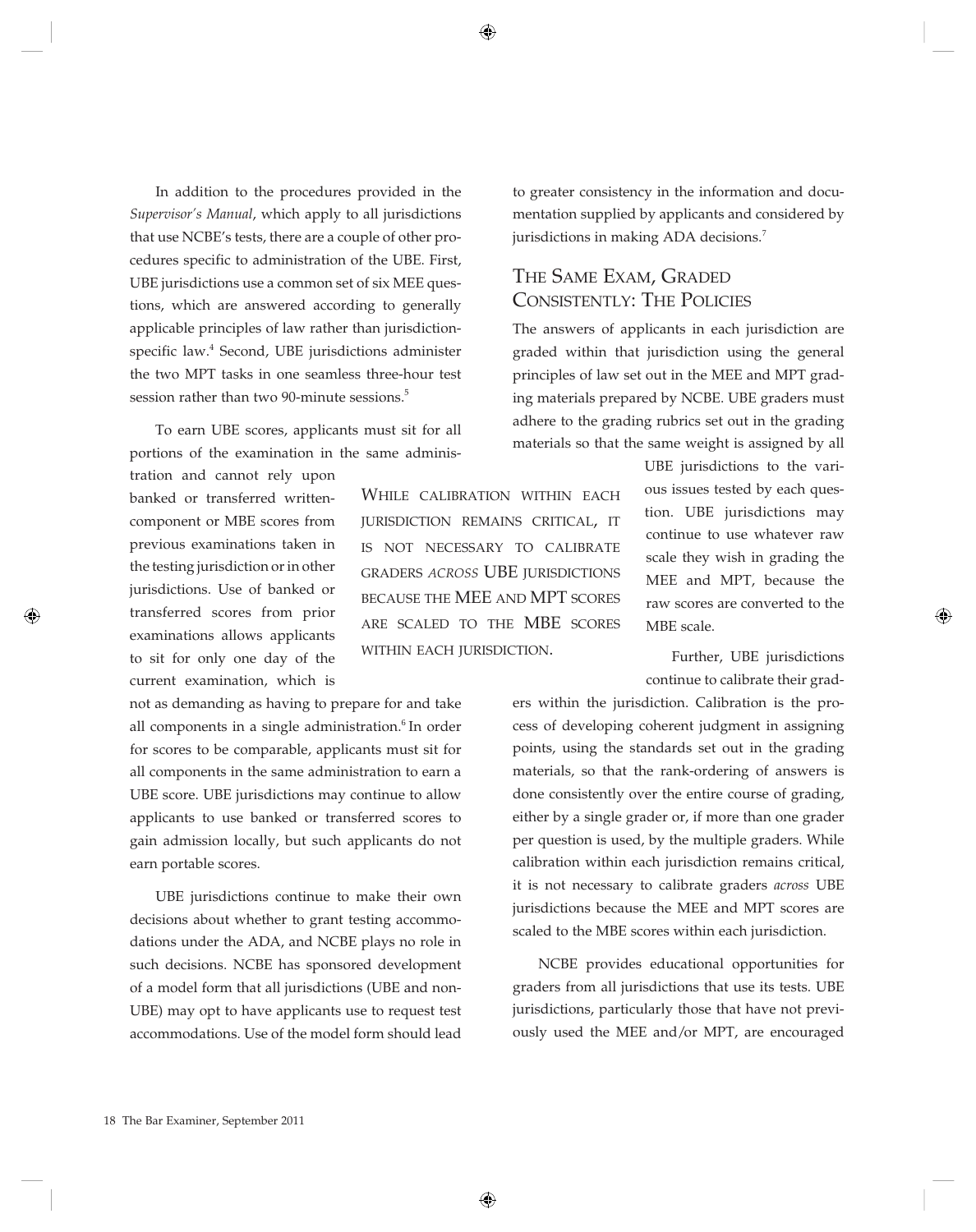to have their graders attend NCBE's grading workshop, either in person or by teleconference, the weekend following the examination.<sup>8</sup> Additionally, NCBE offers several other educational events that cover the topic of grading, among other relevant topics, on an annual or biannual basis, attendance at which is funded by NCBE for one or more representatives of UBE and non-UBE jurisdictions alike. NCBE is also available to consult directly with jurisdictions that request additional assistance with training graders.

Because one of the purposes of both the MEE and MPT is to test the applicant's ability to communicate effectively in writing, UBE jurisdictions take communication skills into consideration when grading the MEE and MPT. Applicants are expected to present a clear, concise, and well-organized composition and are expected to write in complete sentences, using appropriate grammar and syntax.<sup>9</sup> At this time, there is not a separate communication score or set percentage of points associated with communication skills; rather, communication skills are one aspect of the scores assigned to MEE and MPT answers.

UBE jurisdictions do not regrade the answers of failing applicants after examination results have been released.<sup>10</sup> Regrading is not likely to produce psychometrically sound scores if the pass/fail status of the applicants is known, if the original scores are known, if the regrading is done remote in time from the original grading of the entire pool of answers, if only failing answers are reviewed, and/or if scores are only increased and never decreased. Calibration or consistency with the grading standards is difficult to maintain under such circumstances. Because most, if not all, of these circumstances are present when regrading takes place after release of results, jurisdictions have good reason not to accept scores that are the result of post-release regrading.<sup>11</sup> Therefore, UBE jurisdictions agree not to engage in postrelease regrading. UBE jurisdictions may engage in pre-release regrading of answers, assuming that it is appropriately conducted to maintain consistency with the original grading standards, but once results are released, no further review of answers is undertaken.

## THE SAME EXAM, SCORED CONSISTENTLY: THE POLICIES

NCBE performs scaling and combining of scores for all UBE jurisdictions to ensure consistency in how scores are calculated.<sup>12</sup> UBE jurisdictions provide NCBE with the raw scores for each of the six MEEs and two MPTs so that NCBE can make sure that the proper weighting is applied and that no scores from a jurisdiction-specific exam component are intermingled with UBE scores.<sup>13</sup>

The MEE is weighted 30%, the MPT 20%, and the MBE 50% in calculating the UBE total score. The written-component scores (MEE and MPT) are scaled to the MBE using the standard deviation method.

Uniformity in rounding of UBE scores is necessary for score comparability. The written-component and MBE scaled scores are rounded to one decimal; these two decimal scores are combined, and the UBE total score is rounded to a whole number and stated on a 400-point scale.<sup>14</sup>

## ENSURING RELIABLE TRANSFER OF SCORES: THE POLICIES

NCBE serves as the central repository of UBE scores and performs score transfer services for all UBE jurisdictions.<sup>15</sup> When an applicant requests to transfer a UBE score, NCBE sends the receiving jurisdiction an official transcript of the applicant's full UBE score history across all jurisdictions and exam dates, with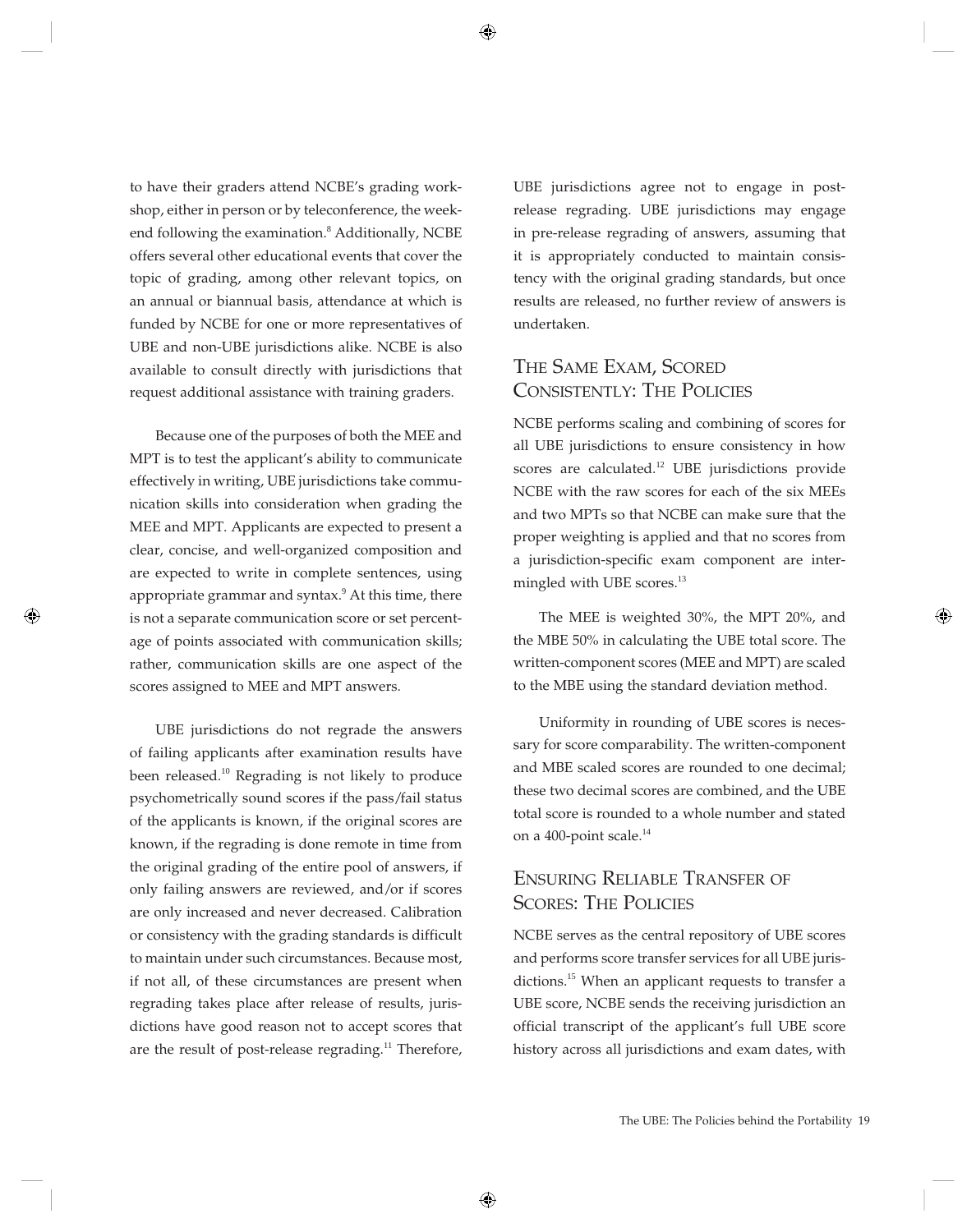the scores certified by NCBE. Those UBE jurisdictions that place a limit on the number of times an applicant may retake the examination will find this particularly important. In the context of the UBE, such jurisdictions may want to count all attempts to earn a score that is passing in the receiving jurisdiction, regardless of where the applicant tested, because the applicant took the same exam. For example, if Jurisdiction A's passing score is 266 and it limits attempts to three, and an applicant sits for the UBE four times in other jurisdictions, earning scores of 257, 259, 262, and 266, in that order, Jurisdiction A might refuse to accept the appli-

cant's score of 266 because it was earned in the fourth attempt.<sup>16</sup> In order that complete score histories can be provided in the score transcripts, all UBE jurisdictions agree that NCBE is the central repository and sole transferor of certified UBE scores.

To create accurate transcripts for applicants who take

the UBE multiple times or in multiple jurisdictions, NCBE must have sufficient biographical data $17$  to tie all the scores together. Thus, UBE jurisdictions agree to instruct applicants to provide the necessary identifying information on their MBE answer sheets.<sup>18</sup>

## ENHANCING SCORE PORTABILITY: THE POLICIES

UBE jurisdictions provide, or allow NCBE to provide, $^{19}$  each applicant with his UBE scores (MEE/ MPT scaled score, MBE scaled score, and UBE total score) so that applicants can determine whether they meet the minimum passing score requirements of other jurisdictions. Although some non-UBE jurisdictions restrict reporting of scores to applicants, $2^{0}$ 

 $\ldots$  [T]HE UBE IS THE SAME EXAM, aDministereD, graDeD, anD scoreD UNIFORMLY BY ALL UBE JURISDICtions. therefore, the same reqUirements shoULD Be appLieD to appLicants who transfer UBe scores as are appLieD to those who test LocaLLY.

this hampers score portability, so UBE jurisdictions follow a policy of notifying all applicants of their scaled scores.

## POLICIES SET INDEPENDENTLY BY **JURISIDICTIONS**

All policies related to the requirements for admission on the basis of a transferred UBE score are left to the jurisdictions to set independently. As a general rule, when setting such policies, jurisdictions should keep firmly in mind that the UBE is the same exam, administered, graded, and scored uniformly by all

> UBE jurisdictions. Therefore, the same requirements should be applied to applicants who transfer UBE scores as are applied to those who test locally. There is no reason to differentiate on the basis of where applicants test.

#### **Conditions for Accepting Scores**

#### *Setting Time Limits for Accepting Scores*

Jurisdictions must decide how long a UBE score represents the applicant's current readiness to enter practice. NCBE does not make any recommendations in this regard, but NCBE Director of Testing Susan Case advises that jurisdictions should accept past scores for an interval that is reasonable to assume that the applicant's knowledge base has been maintained or has increased since the applicant took the exam.<sup>21</sup> In many cases, jurisdictions have already identified intervals for other issues, and those intervals might be equally applicable to transferred UBE scores. Any of the following could be used as a means of determining an appropriate time limit for accepting UBE scores: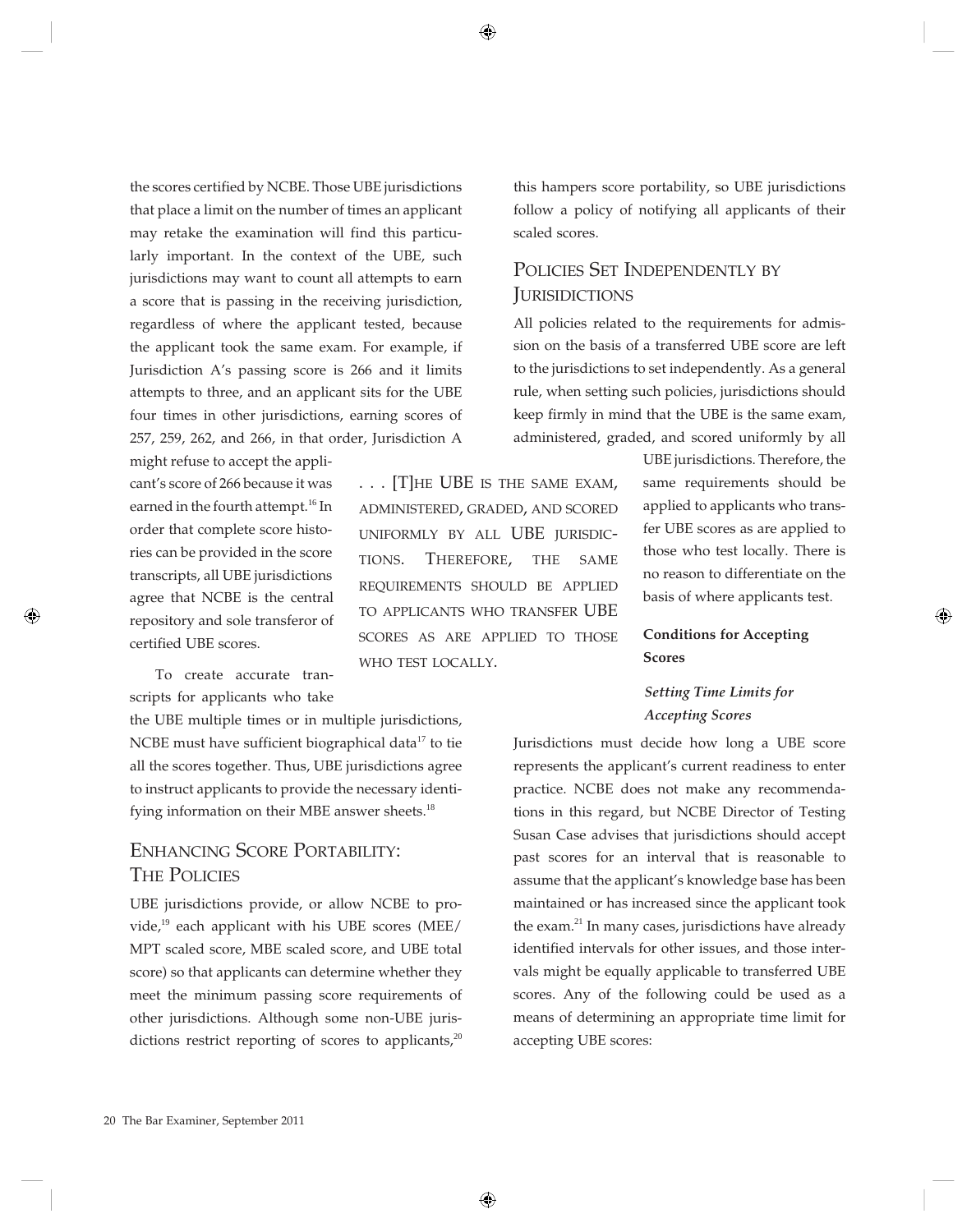- Jurisdictions typically set a time limit within which applicants who have passed the exam must complete the admission process and take the oath before their scores will be deemed stale and invalidated. A jurisdiction could apply the same interval to UBE scores transferred from other jurisdictions.
- If a jurisdiction accepts MBE scores earned in another jurisdiction as a basis for admitting applicants without further testing, $22$  it might reasonably set the same time limit for accepting UBE scores as it applies to MBE scores.
- Similarly, jurisdictions that accept transferred MBE scores from prior examinations as a basis for allowing applicants to take only a portion of the current examination might apply the same time period to UBE scores. In

this situation, however, arguments can be made for setting either a longer time limit for UBE scores (because the score represents the applicant's performance on the entire examination, not just the MBE) or a shorter time limit (because the applicant will not undergo further testing to assess current knowledge and skills).

#### *Applying the Minimum Passing Score Consistently*

Jurisdictions continue to set their own minimum passing scores and should apply the same cut-score standards to UBE scores transferred from other jurisdictions. NCBE recommends that UBE jurisdictions not condition acceptance of a transferred UBE score upon the applicant's passing status or admission to the bar in the testing jurisdiction. Doing so results in the receiving jurisdiction effectively adopting the

... [J]URISDICTIONS SHOULD ACCEPT past scores for an intervaL that is reasonaBLe to assUme that the appLicant's knowLeDge Base has Been maintaineD or has increaseD since the appLicant took the EXAM.

minimum passing score of the testing jurisdiction in those cases where the testing jurisdiction's minimum score is higher; this causes different score requirements to be applied within the same jurisdiction. The following example illustrates the inconsistency that could result if this practice were to be followed.

Assume that Jurisdiction A (the receiving jurisdiction) has a passing score of 260 and requires that applicants who transfer UBE scores must have passed in the testing jurisdiction (not recommended by NCBE).

> Applicant 1 earns a score of 270 in Jurisdiction B, where the passing score is 280.

> Applicant 2 earns a score of 270 in Jurisdiction C, where the passing score is 266.

> Applicant 1 could not qualify for admission in Jurisdiction A

if Jurisdiction A were to condition acceptance upon the applicant's passing status in the testing jurisdiction. Although both Applicants 1 and 2 earn identical scores that exceed Jurisdiction A's minimum passing score of 260, the requirement that applicants must pass in the testing jurisdiction means that Applicant 1 must earn a score of 280 because that is the testing jurisdiction's minimum passing score.

To take this illustration a step further, Applicant 3, who tests locally and earns a score of 260 in Jurisdiction A, could be admitted, while Applicant 1 with a score of 270 could not.

Remember: *it's the same exam,* so a requirement that applicants must pass where they test should not be applied, because there is no common cut score.<sup>23</sup>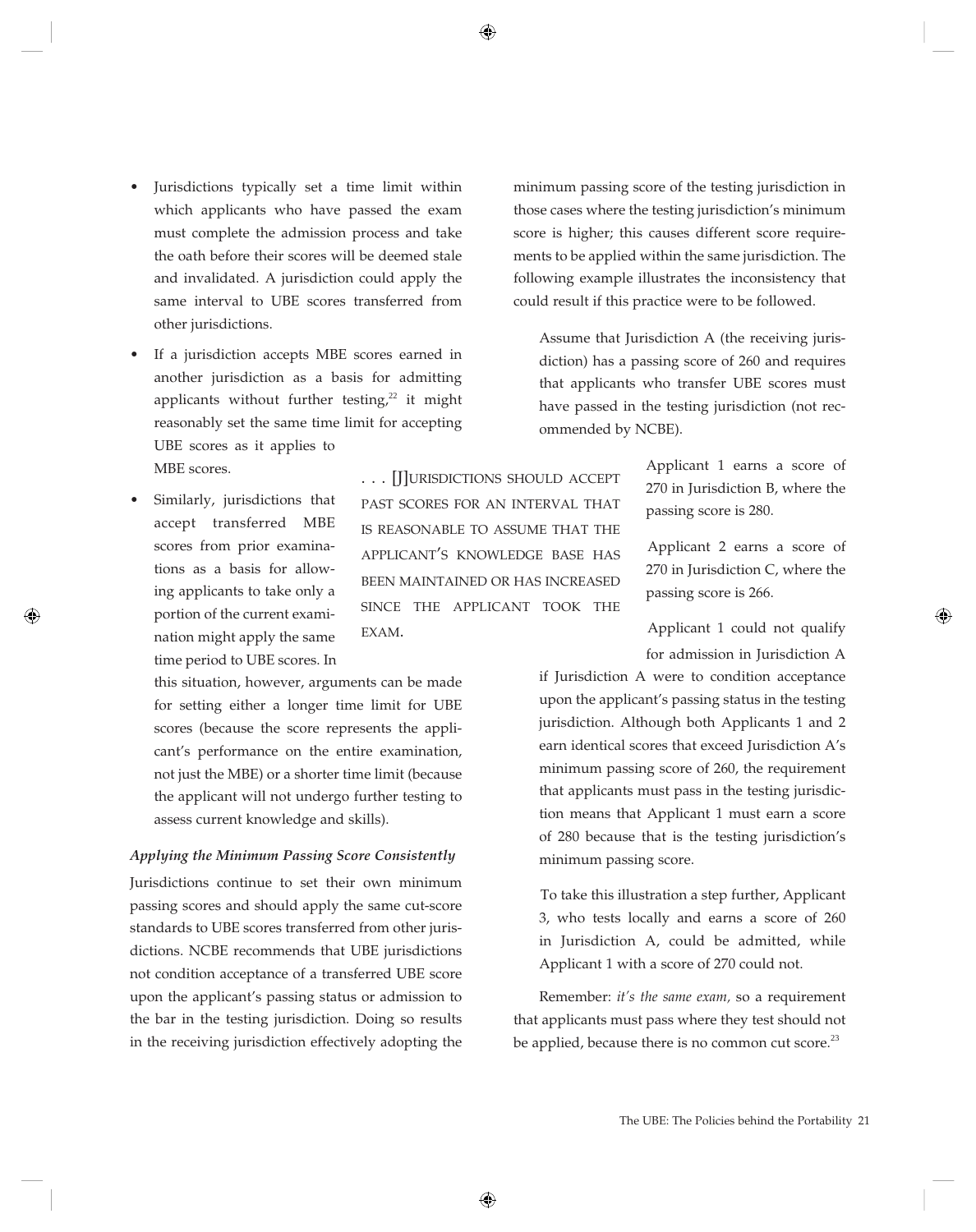#### **Legal Education Requirements**

The same logic applies to legal education requirements. UBE jurisdictions should apply the same legal education requirements to applicants who transfer UBE scores as they apply to those who test locally. If a jurisdiction requires applicants to have graduated with a J.D. degree from an ABA-accredited law school to be eligible to sit for the examination, it should require the same of applicants who transfer UBE scores from other jurisdictions, even if the testing jurisdiction did not impose such a requirement. Presumably, jurisdictions require specific legal education as a prerequisite to sit for the examination because they believe that passing a bar exam, no matter how valid and reliable the exam, should not be the sole measure of preparedness to enter practice. Thus, jurisdictions should not alter their educational requirements for applicants who are transferring UBE scores merely because the applicants have already passed the examination.

#### **Multistate Professional Responsibility Examination**

If the jurisdiction requires exam applicants to pass the Multistate Professional Responsibility Examination (MPRE), it should require the same of applicants who transfer UBE scores. Applicants who are transferring UBE scores likely will also have taken the MPRE, since it is required by all but 4 of the 56 jurisdictions. $^{24}$ 

But if a jurisdiction's rules require applicants to pass the MPRE within a specific time period relative to other events, such as within one year of passing the bar examination, the jurisdiction should consider whether to modify that requirement to coordinate with its conditions for accepting UBE scores. For example, if the jurisdiction accepts UBE scores earned within the preceding 24 months, many applicants transferring UBE scores may have to

retake the MPRE to earn a more current score. For those applicants who are transferring UBE scores, jurisdictions might consider setting the time limit for passing the MPRE in relation to when the UBE score was earned.

### IT'S A SCORE, NOT A STATUS

Remember, it's the *score* that is portable, not the status. When developing a regulatory framework for accepting transferred UBE scores, jurisdictions should constantly return to the fact that *it's the same exam*. It doesn't matter where applicants test, just what scores they earn, and the requirements for admission should be consistent for those who test locally and those who test in other UBE jurisdictions.

As the UBE matures and is adopted by more jurisdictions, these policies may evolve to address new circumstances, and new policies may be developed. The key concepts of producing comparable scores, enhancing score portability, and ensuring reliable transfer of scores will continue to guide the process.  $\blacksquare$ 

#### **NOTES**

- 1. Missouri and North Dakota administered the first UBE in February 2011. Alabama began administering the UBE in July 2011, while Idaho will start in February 2012 and Washington in July 2013. Use of the UBE is under consideration in other jurisdictions.
- 2. To learn more about the UBE, see the following *Bar Examiner*  articles: Veryl Victoria Miles, *The Uniform Bar Examination: A Benefit to Law School Graduates*, the Bar examiner, Aug. 2010, at 6; Susan M. Case, Ph.D., *The Uniform Bar Examination: What's In It for Me?*, THE BAR EXAMINER, Feb. 2010, at 50; Susan M. Case, Ph.D., *Coming Together: The UBE*, THE BAR EXAMINER, Aug. 2009, at 28; *Essays on a Uniform Bar Examination*, THE BAR EXAMINER, Feb. 2009, at 6.
- 3. NCBE provides jurisdictions using any of its tests with an *MBE Supervisor's Manual*, *MEE Supervisor's Manual*, and/ or *MPT Supervisor's Manual*, as appropriate, and it has now developed a *UBE Supervisor's Manual*.
- 4. UBE jurisdictions may choose to administer a jurisdictionspecific exam component in addition to the UBE to assess knowledge of local law, but the scores from any such component are not part of the portable UBE scores.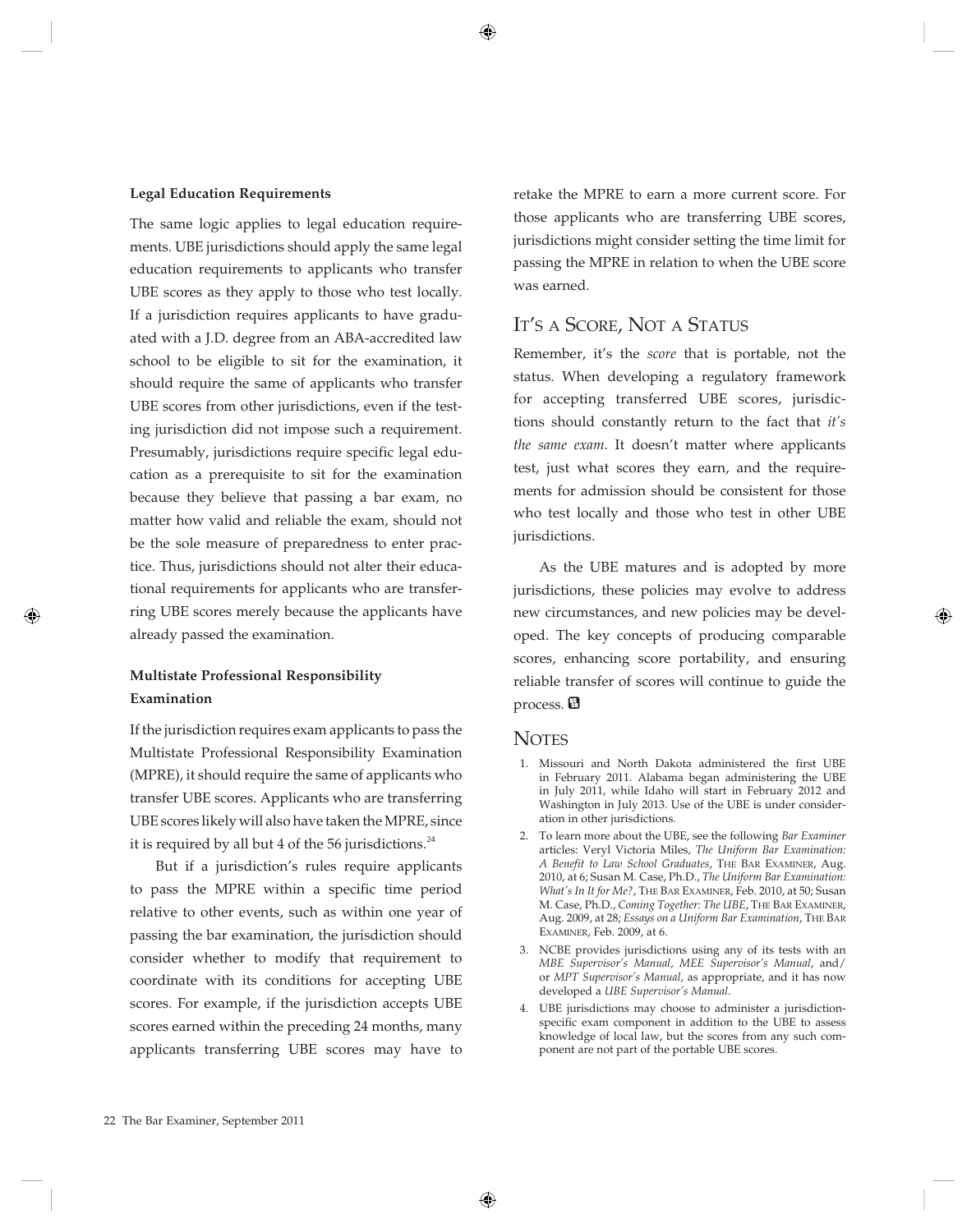## **UBE Implementation: Getting Started**

When a jurisdiction is ready to adopt the UBE, it should review its rules for any changes that are necessary to conform to the UBE policies. It must also make policy decisions regarding those issues where uniformity with other UBE jurisdictions is not required, and decide what, if any, rule provisions are necessary to effectuate those policies.

In addition to amending its rules, there are other steps a jurisdiction should take to prepare to become a UBE jurisdiction. These fall roughly into two categories: (1) preparing to process a new category of applicants who are transferring UBE scores from other jurisdictions ("transfer applicants") and (2) preparing for changes to the existing examination to bring policies and practices into accord with the UBE.

NCBE is available to assist any jurisdiction by reviewing the jurisdiction's existing rules for conflicts with UBE policies and offering proposed language for any new rule provisions that might be necessary. In addition, NCBE can help identify some of the practical things that a jurisdiction might wish to do in preparation for becoming a UBE jurisdiction.

- 5. The two MPT tasks are administered in one session to save the time it takes to distribute and collect test materials in two separate sessions in larger jurisdictions.
- 6. A *banked score* is a score earned on one component in a prior examination in the testing jurisdiction, where the applicant did not pass the exam but scored high enough on one component so as not to have to retake that component. Allowing use of banked scores permits applicants to pass the exam in stages. A *transferred score* is a score earned in a prior examination in another jurisdiction, where the applicant may or may not have passed depending on the requirements set by the receiving jurisdiction for accepting transferred scores.
- 7. NCBE convened a group of bar admission administrators from nine jurisdictions to develop the model form. It is available to download from the secure section of NCBE's website that can be accessed only by administrators. Jurisdictions are advised to have the model form reviewed by their legal counsel before using it.
- 8. The grading workshop teaches graders how to calibrate but is not a calibration session by itself. Graders who attend the grading workshop should undertake additional calibration before beginning actual grading.
- 9. Use of abbreviations is permitted.
- 10. Score corrections due to mathematical error do not constitute regrading and are allowed. Such events are rare, however.
- 11. There are also practical reasons for not allowing post-release regrading by UBE jurisdictions. There is a period between release of results and the deadline for seeking regrading when an applicant might request that an official transcript be sent by NCBE to another jurisdiction. If the applicant subsequently petitions for regrading in the testing jurisdiction, there could be a difference between the transferred score and the "final" score.
- 12. NCBE's scaling services are offered free of charge to all jurisdictions, UBE and non-UBE.
- 13. For jurisdictions that administer a jurisdiction-specific exam contemporaneously with the UBE, NCBE will scale the jurisdiction-specific exam scores to the MBE so that the jurisdictions don't have to do any scaling calculations on their own.
- 14. Non-UBE jurisdictions may choose to receive their MBE scores rounded either to whole numbers or to one decimal. There are practical advantages to rounding scores to one decimal in that (1) consecutive raw scores do not result in the same scaled score when scaled scores are rounded to a decimal and (2) raw whole-number scores and scaled decimal scores are more readily distinguishable. *See* Michael T. Kane, Ph.D., *To Round or to Truncate? That Is the Question,* the Bar examiner, Nov. 2003, at 24, and Susan M. Case, Ph.D., *The Testing Column: MBE "Decimal*  Dust," THE BAR EXAMINER, Feb. 2004, at 33.
- 15. UBE jurisdictions may transfer their own MBE scores to non-UBE jurisdictions if they wish, but NCBE is the sole transferor of UBE scores.
- 16. NCBE makes no recommendation concerning whether jurisdictions should limit the number of times applicants may sit for the UBE; that is each jurisdiction's prerogative.
- 17. NCBE requires the applicant's name, date of birth, and Social Security number or NCBE number to identify UBE scores with the requisite degree of confidence jurisdictions should expect.
- 18. NCBE can suppress applicant names and Social Security numbers on the score roster sent to a jurisdiction if the jurisdiction's